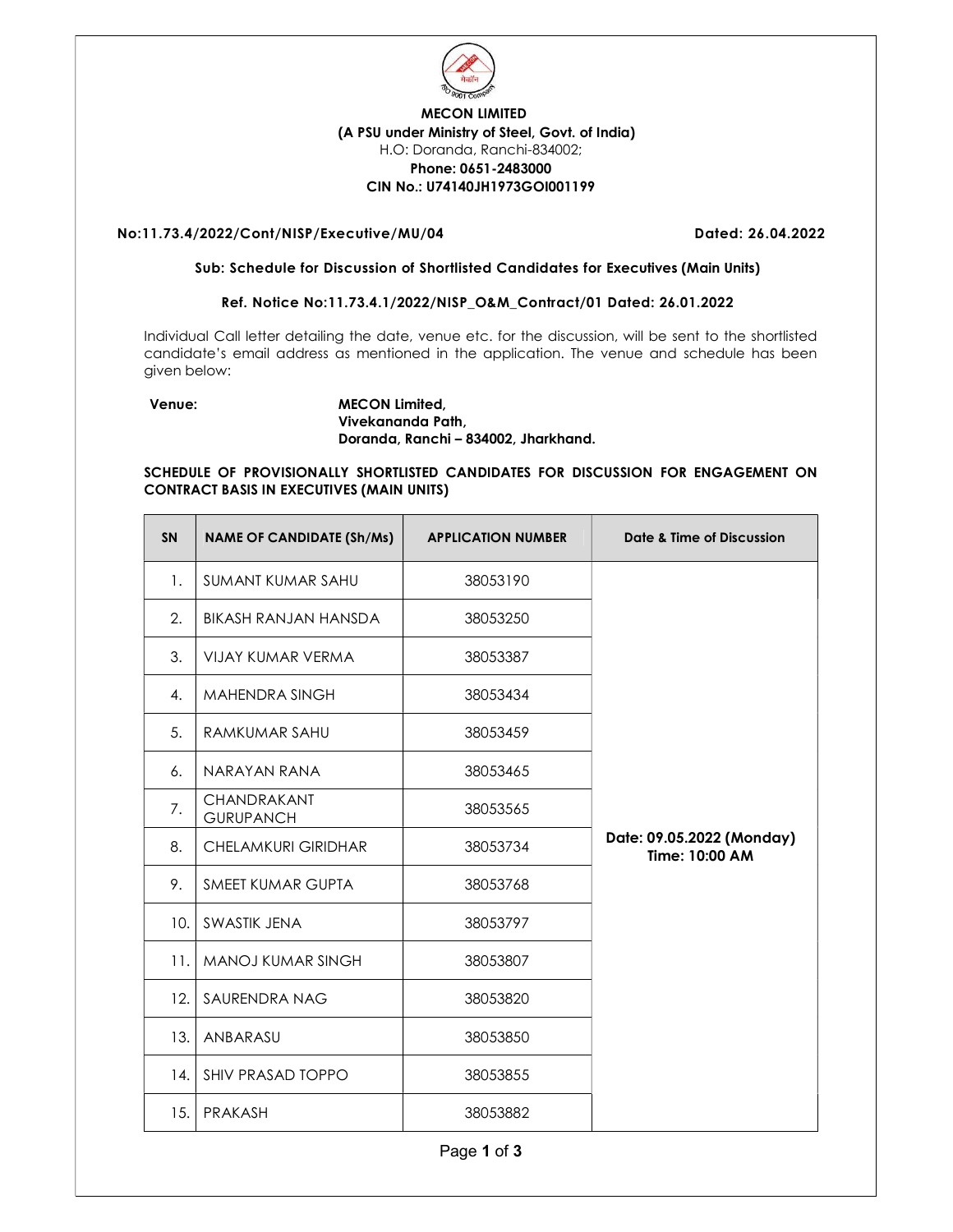| SN  | <b>NAME OF CANDIDATE (Sh/Ms)</b>           | <b>APPLICATION NUMBER</b> | Date & Time of Discussion                   |
|-----|--------------------------------------------|---------------------------|---------------------------------------------|
| 16. | N SATYANARAYAN                             | 38053883                  |                                             |
| 17. | <b>PULKIT SINGH</b>                        | 38053920                  |                                             |
| 18. | SANTOSH SUDHAKAR<br><b>CHOUDHARI</b>       | 38054056                  |                                             |
| 19. | <b>KAMAL KISHORE</b>                       | 38054083                  |                                             |
| 20. | PULUGU DURGAPRASAD                         | 38054088                  |                                             |
| 21. | <b>RANDHIR YADAV</b>                       | 38054089                  |                                             |
| 22. | <b>DILIP KUMAR GUPTA</b>                   | 38054090                  |                                             |
| 23. | <b>GAURAV ARUNRAO</b><br>KALBANDE          | 38054121                  |                                             |
| 24. | RAJU                                       | 38054129                  |                                             |
| 25. | <b>BIKASH KR RANA</b>                      | 38054137                  | Date: 09.05.2022 (Monday)<br>Time: 10:00 AM |
| 26. | KHILESH VERMA                              | 38054141                  |                                             |
| 27. | <b>ABHISHEK MALLIK</b>                     | 38054142                  |                                             |
| 28. | KRISHNA KUMAR PATEL                        | 38054197                  |                                             |
| 29. | <b>DIBYAJYOTI PATTANAIK</b>                | 38054098                  |                                             |
| 30. | <b>DHOKE DINESHKUMAR</b>                   | 38052736                  |                                             |
| 31. | <b>BIMALESH KUMAR</b><br>VISHWAMBHAR       | 38051748                  |                                             |
| 32. | <b>DARAPUREDDI SATISH</b>                  | 38051277                  |                                             |
| 33. | PARVEJ ALAM KHAN                           | 38050940                  |                                             |
| 34. | <b>VINOD RATHORE</b>                       | 38052239                  |                                             |
| 35. | <b>SHRUSTI BISOYI</b>                      | 38051615                  | Date: 09.05.2022 (Monday)<br>Time: 10:00 AM |
| 36. | <b>BHOLANATH BEHERA</b>                    | 38052467                  |                                             |
| 37. | CHINTU KUMAR GUPTA                         | 38052600                  |                                             |
| 38. | SUBRATA KUMAR MISHRA                       | 38052696                  |                                             |
| 39. | <b>CHINTHETI PRUDHVI</b><br><b>KRISHNA</b> | 38052395                  |                                             |
| 40. | RUDRA PRATAP SINGH                         | 38052521                  |                                             |
| 41. | CHANDOLU RAJKUMAR                          | 38051620                  |                                             |
|     | DEVENDRA KUMAR SAHU<br>42.                 | 38051930                  |                                             |